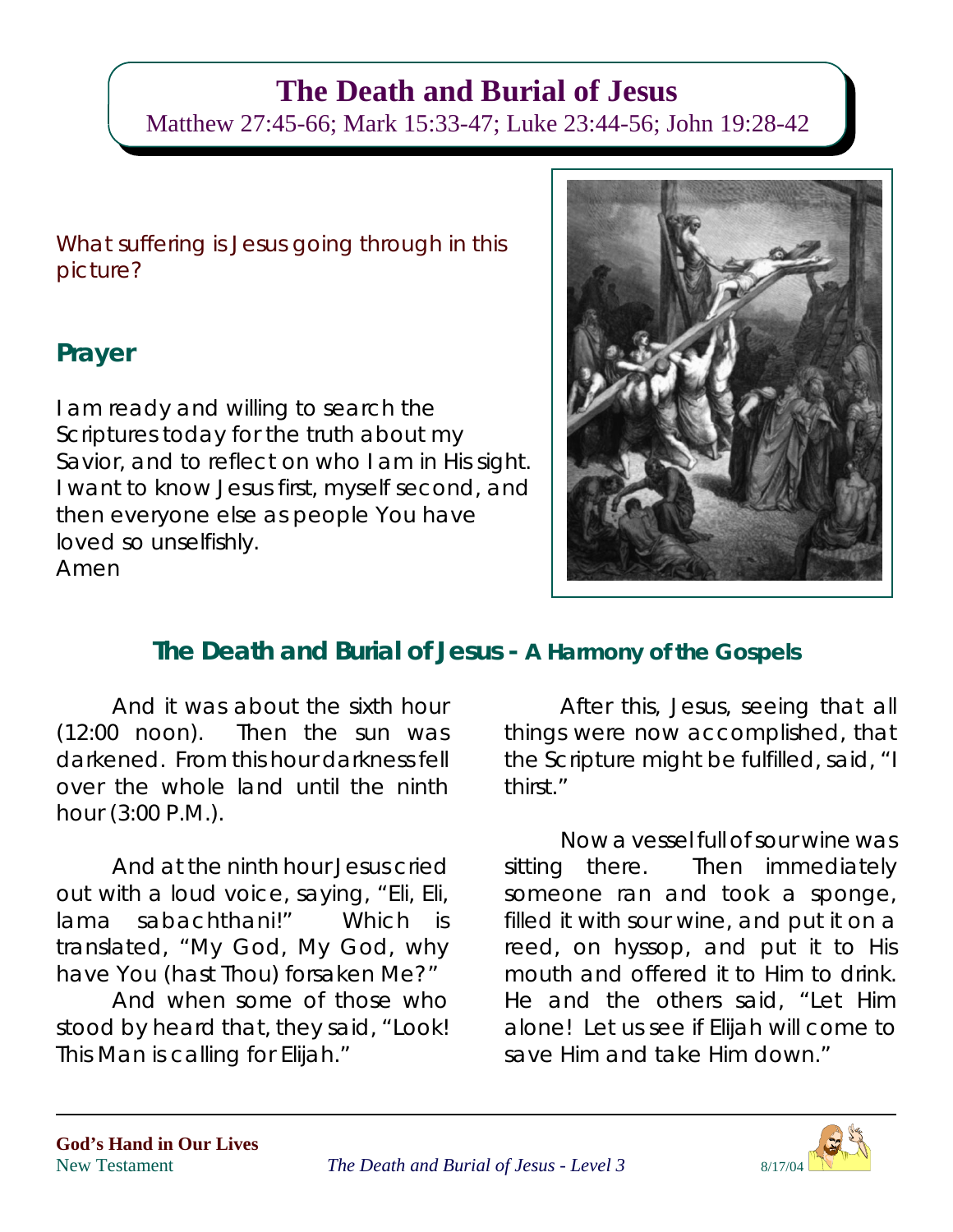So when Jesus had received the sour wine, He said, "It is finished!"

And when Jesus had cried out again with a loud voice, He said, "Father, into Your (Thy) hands I commend My spirit." And having said this, He bowed His head and gave up His spirit, and breathed His last.

Then, behold, the veil of the temple was torn in two from top to bottom, and the earth quaked; and the rocks were split, and the graves were opened; and many bodies of the saints who had fallen asleep were raised; and, coming out of the graves after His resurrection, they went into the holy city and appeared to many.

Now when the centurion, who stood opposite Jesus, saw what had happened and that He cried out like this, he glorified God, saying, "Certainly this was a righteous Man." When the centurion, and those with him who were guarding Jesus, saw the earthquake and the things that had happened, they feared greatly, saying, "Truly this Man was the Son of God."

And the whole crowd who came together to that sight, seeing what had been done, beat their breasts and returned. But all His acquaintances and many women also were there, standing at a distance, looking on from afar, watching these things. Among them

were Mary Magdalene, Mary, the mother of James the Less and of Joses, and Salome, the mother of Zebedee's sons. When Jesus was in Galilee, they followed Him and ministered to Him, and they had followed Him from Galilee, ministering to Him. And there were many other women who had accompanied Him from Galilee and came up with Him to Jerusalem.

Therefore, because it was the Preparation Day, that the bodies should not remain on the cross on the Sabbath (for that Sabbath was a high day), the Jews asked Pilate that their legs might be broken, and that they might be taken away. Then the soldiers came, and broke the legs of the first, and of the other who was crucified with Jesus; but when they came to Jesus and saw that He was already dead, they did not break His legs; but one of the soldiers pierced His side with a spear, and immediately blood and water came out.

And he who has seen has testified, and his testimony is true; and he knows that he is telling the truth, so that you may believe. For these things were done that the Scripture should be fulfilled, "Not one of His bones shall be broken." And again, another Scripture says, "They shall look on Him whom they pierced."

And after these things, when evening had come, because it was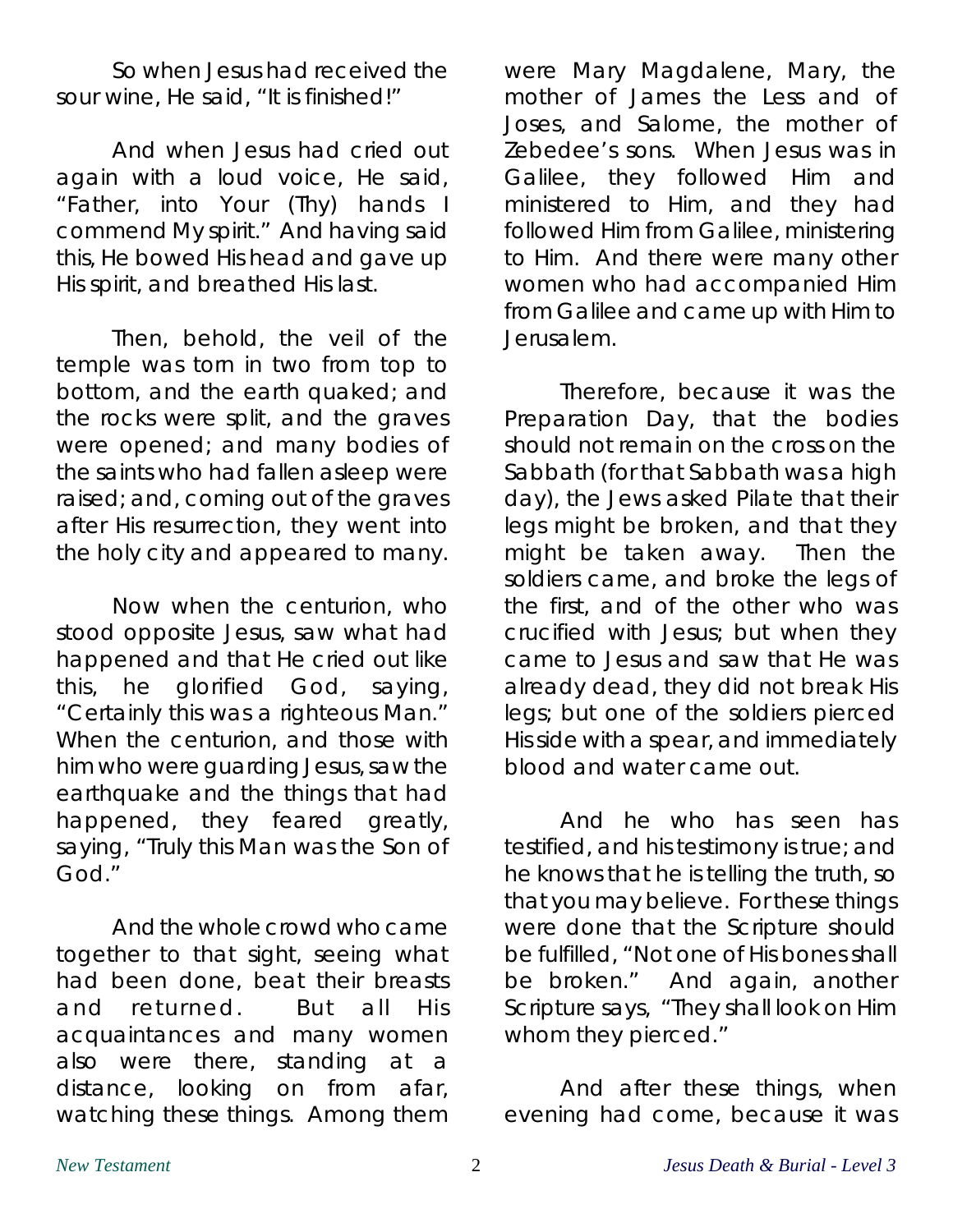the Preparation Day, that is, the day before the Sabbath, behold, there came a rich man from Arimathea, a city of the Jews, named Joseph, who himself had also become a disciple of Jesus, but secretly, for fear of the Jews. He was a good and just man, who himself was also waiting for the kingdom of God. He was a prominent council member, but he had not consented to their counsel and deed.

This man took courage and went to Pilate and asked for the body of Jesus, that he might take it away. And Pilate marveled that He was already dead; and, summoning the centurion, he asked him if He had been dead for some time. And when he found out from the centurion, Pilate gave him permission and commanded the body to be given to Joseph.

Then Joseph bought fine linen and came and took the body of Jesus down. And Nicodemus, who at first came to Jesus by night, also came, bringing a mixture of myrrh and aloes, about a hundred pounds. Then they took the body of Jesus and wrapped and bound it in strips of linen with the spices, as the custom of the Jews is to bury.

Now in the place where He was crucified there was a garden, and in the garden, Joseph's own new tomb, that was hewn out of the rock, in which no one had yet been laid.

Therefore, because of the Jews' Preparation Day—that day was the Preparation, and the Sabbath drew near—because the tomb was nearby, they laid Jesus there.

And the women who had come with Him from Galilee followed after. And Mary Magdalene was there, and the other Mary, the mother of Joses, sitting opposite the grave. They observed the tomb, and where and how His body was laid. And Joseph rolled a large stone against the door of the tomb and went away. And the women returned and prepared spices and fragrant oils. And they rested on the Sabbath according to the commandment.

On the next day, which followed the Day of Preparation, the chief priests and Pharisees gathered together to Pilate, saying, "Sir, we remember, while He was still alive, how that deceiver said, 'After three days I will rise.' Therefore command that the tomb be made secure until the third day, lest His disciples come by night and steal Him away and say to the people, 'He has risen from the dead.' So the last deception will be worse than the first."

Pilate said to them, "You have a guard; go your way, make it as secure as you know how."

So they went and made the tomb secure, sealing the stone and setting the guard.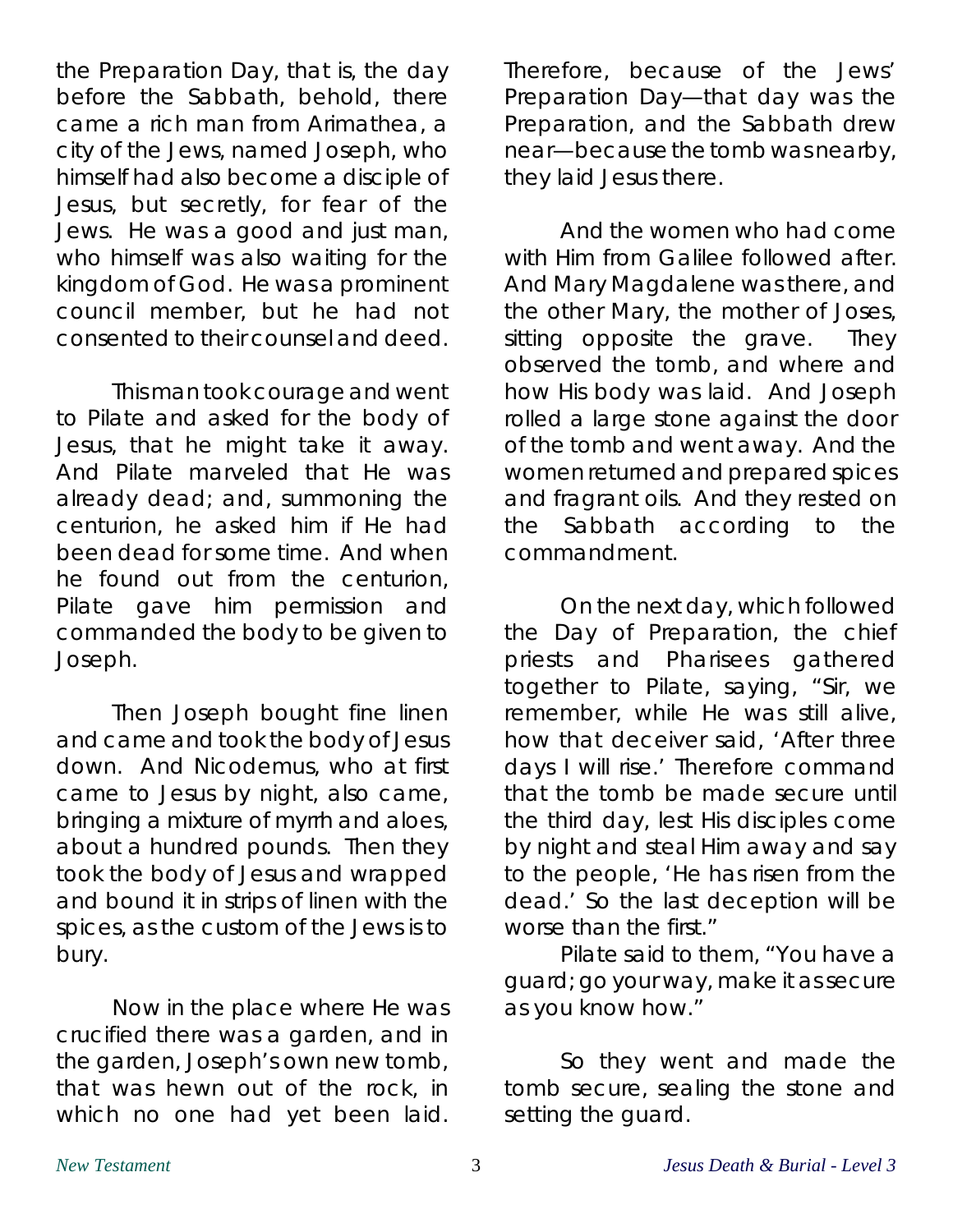## **What the Story Tells Us**

1. Now from the **EXACTE LOCAL LOCAL LOCAL LOCAL LOCAL LOCAL LOCAL LOCAL LOCAL LOCAL LOCAL LOCAL LOCAL LOCAL LOCAL** all the land. 2. Jesus cried out with a loud voice, saying, "My God, \_\_\_\_\_\_\_ \_\_\_\_\_\_\_, why have \_\_\_\_\_\_\_ \_\_\_\_\_\_\_\_\_ \_\_\_\_\_\_\_\_\_\_\_\_\_\_?" 3. At the time of Jesus' death the veil of the \_\_\_\_\_\_\_\_ was \_\_\_\_\_\_\_\_\_\_\_\_\_\_ in two from \_\_\_\_\_\_\_\_ to \_\_\_\_\_\_\_\_\_\_ and the \_\_\_\_\_\_\_\_were opened and many bodies of the saints were \_\_\_\_\_\_\_\_\_\_. 4. The centurion said, "Truly this was \_\_\_\_ \_\_\_\_\_ \_\_\_ \_\_\_\_\_\_\_\_". 5. When they saw that Jesus was already dead, they did not \_\_\_\_\_ His \_\_\_\_\_\_\_\_\_. Instead a soldier \_\_\_\_\_\_\_ His \_\_\_\_\_\_\_ with a \_\_\_\_\_\_\_\_\_\_\_. 6. \_\_\_\_\_\_\_\_\_\_\_ of \_\_\_\_\_\_\_\_\_\_\_ offered his new tomb for Jesus' body. 7. Mary Magdalene and Mary the mother of Joses observed where \_\_\_\_\_\_\_\_\_\_ \_\_\_\_\_\_\_\_\_\_\_\_ \_\_\_\_\_\_\_\_\_\_\_\_\_. **Outer Aim**

**Jesus suffered, died, and was buried.**

### **What God Tells Us** - Mark each as (T)rue or (F)alse

- 1. \_\_\_\_\_ The Roman soldiers fulfilled Old Testament prophesies when they broke Jesus legs and pierced His side.
- 2. \_\_\_\_\_ The Holy Spirit filled many believing women to confess Jesus by being near Him at the time of His death.
- 3. \_\_\_\_\_ Joseph and Nicodemus were confessing their faith in Jesus when they buried Him.
- 4. \_\_\_\_\_ Joseph and Nicodemus placed themselves in no danger by asking for Jesus' body and then burying it.